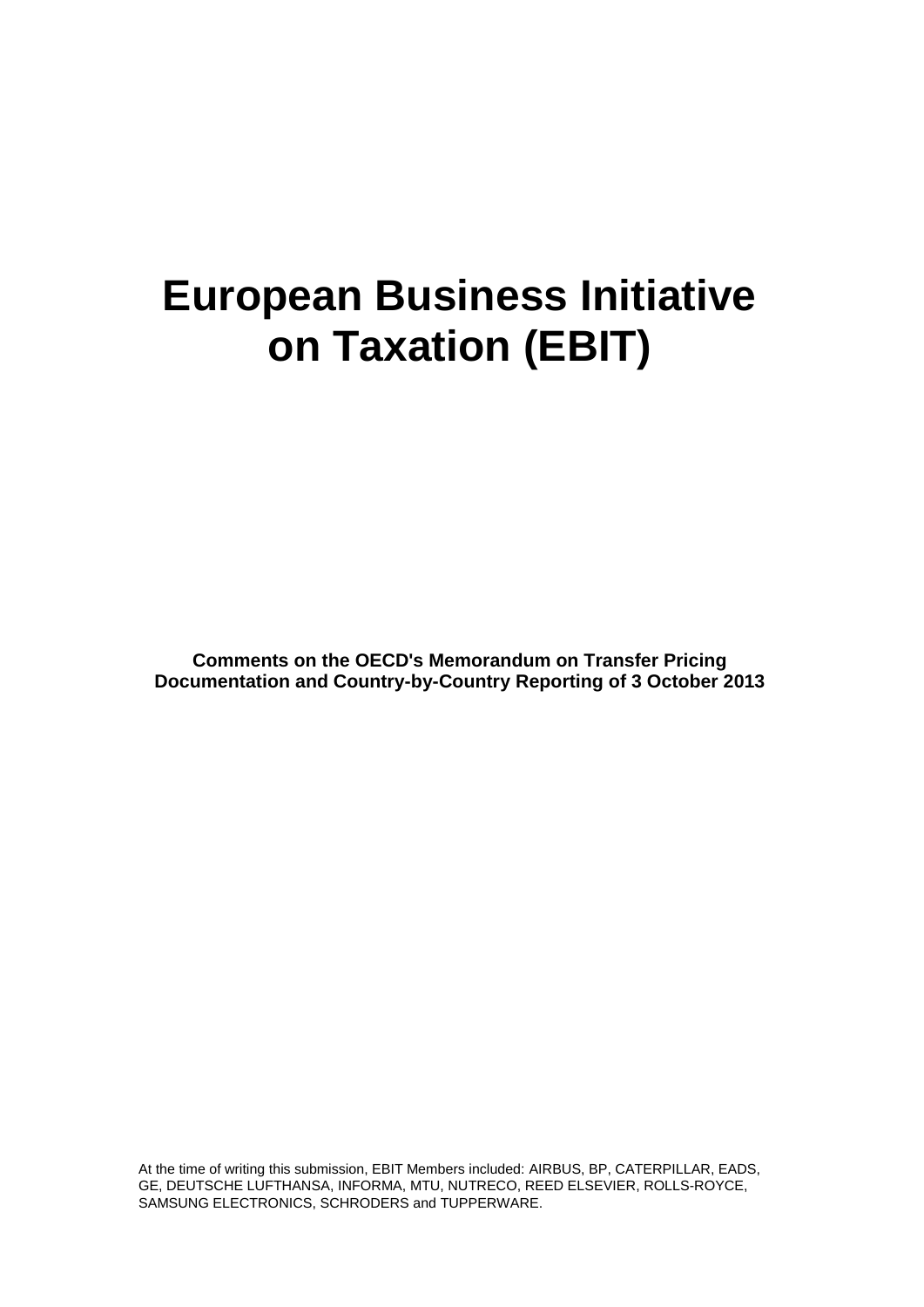**EBIT Comments on the OECD's Memorandum on Transfer Pricing Documentation and Countryby-Country Reporting of 3 October 2013**

Pascal Saint-Amans Director Centre for Tax Policy and Administration **OECD** 2, rue André Pascal 75016 Paris FRANCE

Brussels, 31 October 2013

Dear Pascal,

EBIT welcomes the opportunity for dialogue offered by the OECD in respect of the issues raised in the OECD's Memorandum on Transfer Pricing Documentation and Country-by-Country Reporting dated 3 October 2013.

EBIT recognises the compliance challenges faced by tax authorities in respect of transfer pricing in an increasingly complex environment and fully endorses the principles set out in the OECD's White Paper of 30 July 2013, specifically:

- To make transfer pricing compliance simpler and more streamlined; and
- To enable tax authorities to more effectively assess transfer pricing risk.

## **General comments in respect of the content of the Memorandum**

EBIT offers the following general comments in respect of the content of the Memorandum:

- It would be appreciated if the OECD would clarify what is intended by the phrase "for risk" assessment and **other purposes**". Our expectation is that the primary purpose of countryby-country reporting (CBCR) is to assess transfer pricing risk in the context of a wider assessment of other local compliance risks and the comments that follow have been prepared from this perspective. However, our Members are uncertain about the "other purposes" for which this data would be used and concerned about the risk of the scope of CBCR being extended beyond that originally intended.
- If there is to be any requirement for information that is not readily available to most MNEs without significant additional effort and cost, then there should be a very clear indication of what the expected benefit of that information is. The purpose of the documentation and the uses to which it will be put need to be clearly specified and any guidance should make it clear that it is not to be used for other purposes. The country-by-country data should be for risk assessment only and no other purpose, and is not to be used as a template for any future formulary apportionment calculation either.
- It is essential that any solution is proportionate to the policy objective. Absent careful design, EBIT is concerned that the CBCR requirements will result in a significant additional compliance burden on businesses and hence materially add to existing compliance costs. EBIT therefore welcomes the recognition that "a balance needs to be sought between the usefulness of the data to tax administrations for risk assessment and other purposes, and the compliance burdens placed on taxpayers". At the same time, we believe it is difficult to make this balance assessment without more clarity on what tax administrations will use any information for, if they will use it at all and how they will analyse and compare it. Secondly, we believe that it will be very difficult, if not impossible, to arrive at a solution where "one size fits all" and therefore strongly encourage the OECD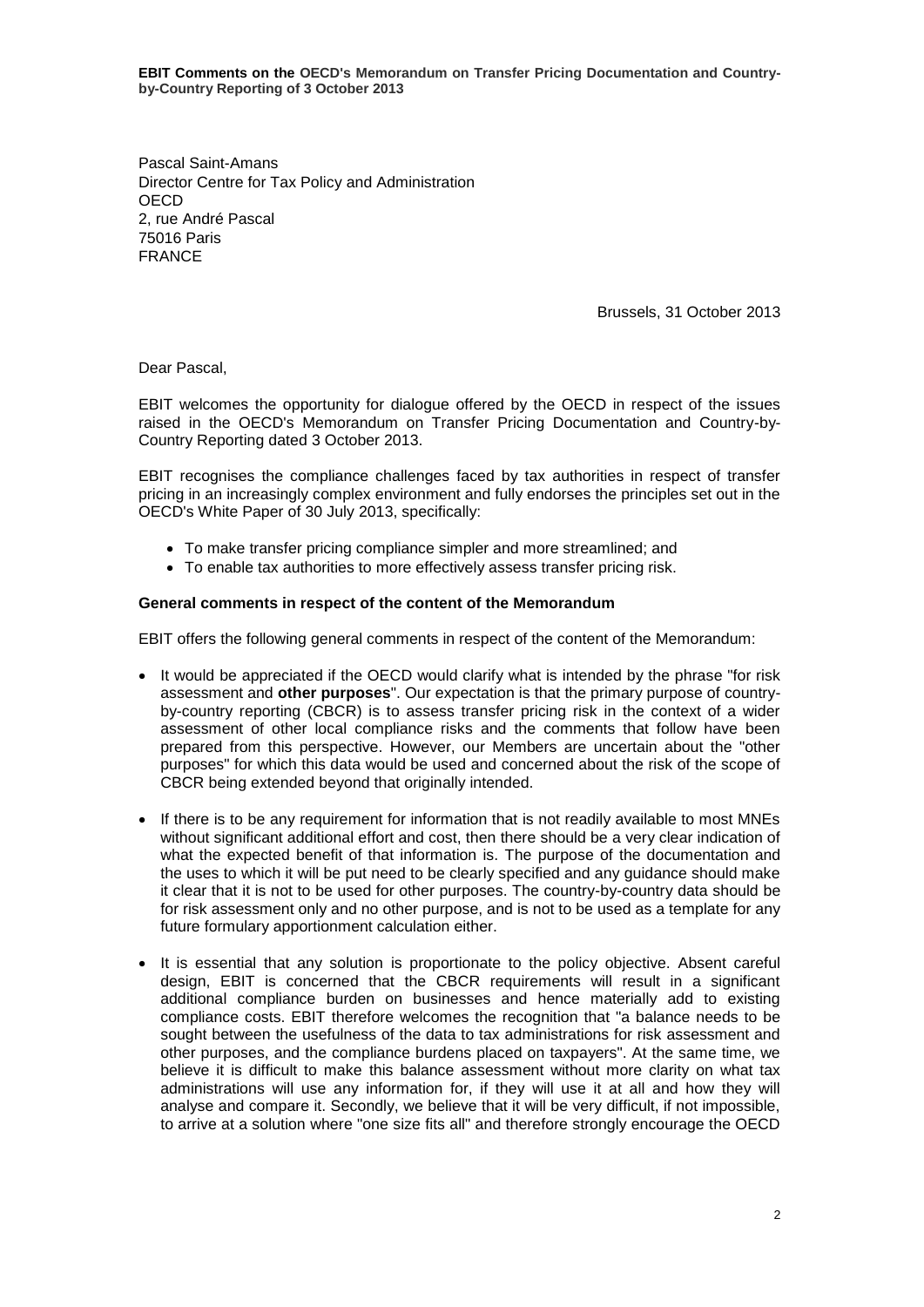to leave room for a pragmatic approach recognising that may create a degree of uncertainty.

- EBIT has concerns that a voluminous requirement for additional data could place an undue burden on tax administrations as well as taxpayers. As such it may not meet its intended purpose since without a targeted data set, the ability to effectively assess risk may be little enhanced compared to what it is now.
- The analysis of the data should be accompanied by a mechanism to differentiate between low risk and*/*or compliant taxpayers and others, such that the future burden might be reduced in respect of those taxpayers who can demonstrate a strong compliance record and/or fall within a low risk category.
- There should be safeguards to protect taxpayers from unreasonable additional general information requests. Ideally the data should enable a constructive process of pre-audit dialogue between tax payer and tax administration whereby a taxpayer can achieve certainty in respect of some areas of its transfer pricing arrangements, whilst agreeing those areas where further enquiry is required.
- Similarly there is a risk that the inciden*ce* of double taxation could significantly increase as a result of a potential increase in the level of transfer pricing enquiries. It is essential that the OECD and tax administrations give due regard to ensuring effective and efficient mechanisms for resolving any potential disputes on an efficient, timely and equitable basis. We believe that this should go hand in hand with the development of proposals for CBCR.
- The OECD should give some consideration to materiality and the possibility of recognising de minimis thresholds in the data which is required to be reported.
- We are concerned that there is a "level playing field" for all compliant taxpayers and one group is not disadvantaged compared to another as a result of these requirements. It is therefore essential that the introduction of these rules is harmonised and the requirements across participating countries are the same.
- There needs to be an absolute guarantee of confidentiality, and this would include provision to restrict the sharing of information with tax administrations where confidentiality cannot be relied on. On distribution of data, workable options would include submission annually with tax returns to the parent company jurisdiction with automatic sharing with treaty partners, subject to confidentiality, and supply on request to other territories where there are relevant subsidiaries and there is no tax treaty with automatic exchange of information. We believe there should also be some restriction on sharing with every tax jurisdiction where there are no material local subsidiaries or activities.
- The concept of CBCR has been the subject of a significant amount of analysis in the context of the Dodd Frank Act and recent EU initiatives. We would expect that there should be a significant amount of understanding and experience that could be applied from those initiatives to inform this current debate. However, there is also a risk of the introduction of multiple differing CBCR requirements. We strongly urge the OECD to consider the purpose of providing this information and to make strenuous efforts to eliminate the scope for duplication / inconsistency.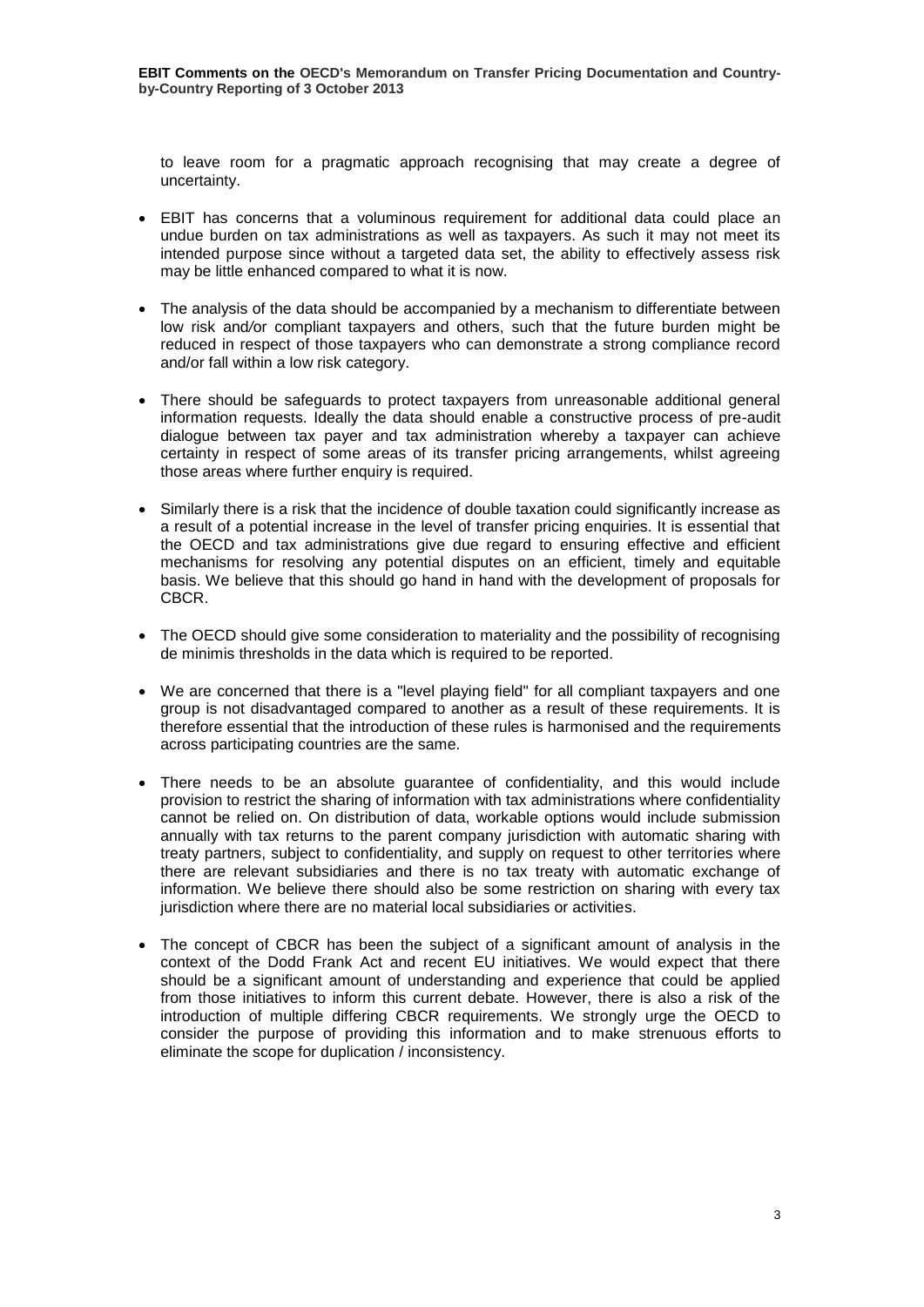## **Additional comments in response to the questions posed in the Memorandum**

EBIT offers the following additional comments in response to the questions posed in the Memorandum:

## **Which approaches to the reporting of income would be most useful to governments and most readily available from existing accounting records?**

- EBIT recognises that the reporting of income could be a factor in assessing transfer pricing risk and believes that a net income measure rather than a "sales" or gross income measure would be most useful to governments in the first instance. It may be useful to split this down into two components; Earnings Before Interest and Tax, and Earnings Before Tax.
- There are some potential questions about what should be included in income, e.g. uncontrolled Joint Ventures?
- We suggest not using taxable income as a reference point since this could vary between taxpayers for reasons unrelated to transfer pricing, and therefore may make an initial risk assessment more difficult.
- The Memorandum contains a high level analysis of the relative merits of different potential data sources which clearly highlight the challenges of identifying a single source. EBIT therefore encourages the OECD to be as pragmatic as possible in its approach, recognising that the fundamental objective is about risk assessment rather than perfecting the data. It may therefore be preferable to specify the key requirements, leaving taxpayers with a degree of flexibility in how they meet those requirements, rather than being overly prescriptive about the data sources.
- EBIT's preference would be for the OECD to follow their own analysis in the Memorandum in which the conclusion appears to be drawn that the most widely available information is legal entity accounts information by country of incorporation and/or residence.
- Reporting unconsolidated information for each legal entity, with an organisation chart is feasible; preparing in-country consolidations for all countries is not feasible without significant additional work for MNEs. The Memorandum also mentions and dismisses reporting based on internal consolidation of data as being of little use for transfer pricing. We would agree with that conclusion: the data is not readily available and would not be helpful.
- Providing summary information on tax returns and taxes by territory should also be achievable, but the Memorandum itself recognises that this information may not be very useful and that a reconciliation to accounts information may be problematic. EBIT is concerned that reconciliation of tax returns to accounts provision is complex and for most companies would be significant additional work on a company by company basis.
- The Memorandum mentions reporting on a segmented basis, then correctly points out the compliance burden that this would provide. We would strongly support that conclusion. Many MNEs do not report or analyse results on this basis and to do so would require significant additional effort.

## **Which taxes?**

 The taxes reported should be those that are relevant to the assessment of potential transfer pricing risk. Therefore EBIT is of the view that if reporting is to be simplified for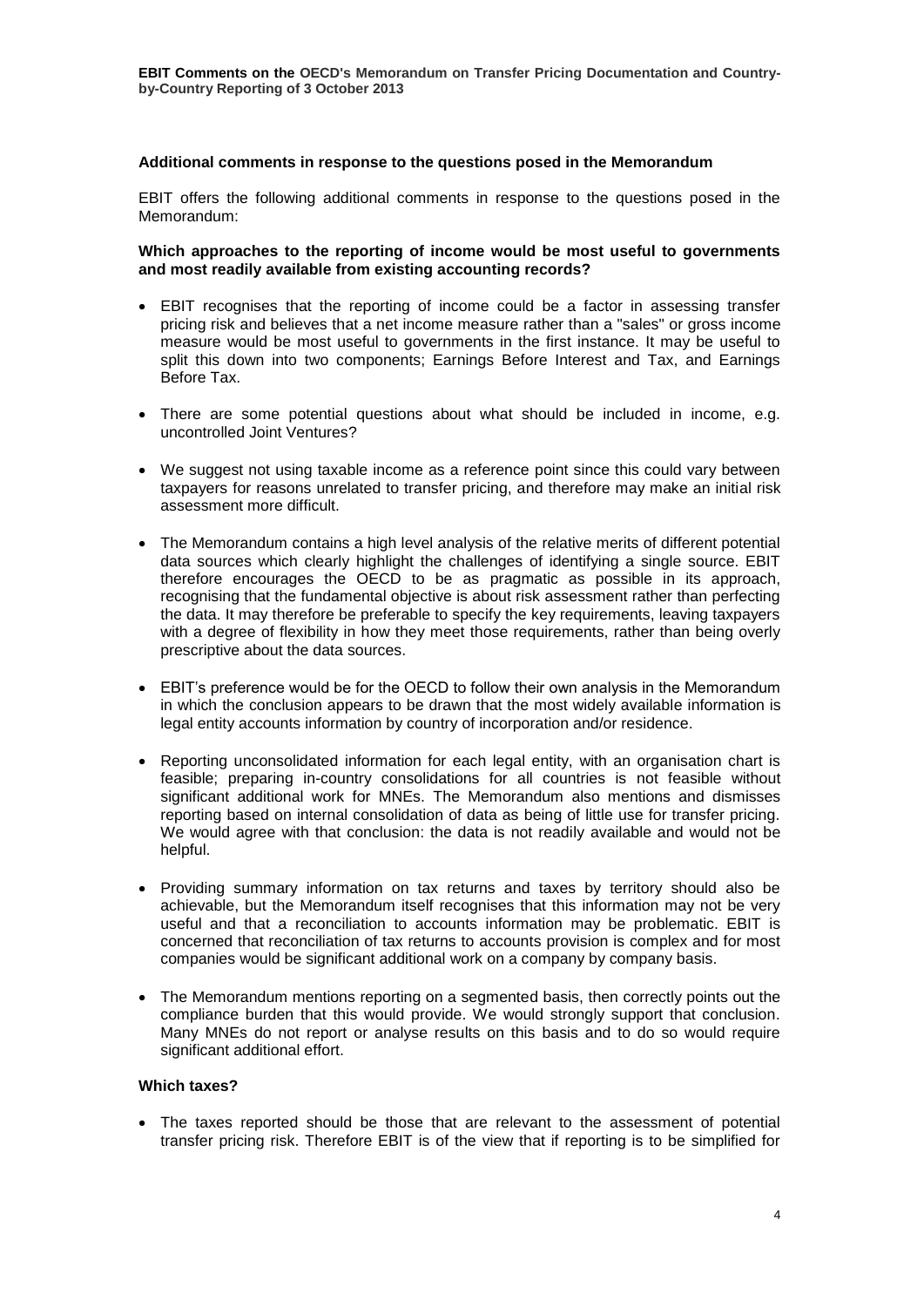MNEs, any reporting requirement should not extend beyond income taxes (national and to other levels of government) and withholding taxes. Withholding taxes might be reported from both a payer's and recipient's perspective to reflect any double tax relief that could impact the amount of domestic tax paid by the recipient. Other taxes are reported elsewhere and may not be easily identifiable in financial records. VAT is also a misleading indicator: would this be VAT incurred on purchases or accounted for on sales? How would exporters with VAT refunds be treated?

 With regard to the discussion on whether taxes should be reported on a cash or accrual basis, EBIT believes that either is possible but that taxes actually paid would be the simplest initial measure and provide most consistency. However, this is not without some degree of complexity since not all taxes will be paid within the relevant accounting period. A measure that it is based on the current tax charge in the accounts might provide a more consistent picture. Where there is a significant difference between taxes paid and taxes accrued (i.e. including deferred taxes), a taxpayer may choose to provide a brief supplementary explanation, e.g. due to book/tax depreciation differences. Moreover if the accrual basis is used there needs to be some discussion around what GAAP basis should be used, which will link with other consultation about currency and use of consolidated reporting. It should also be noted that readily available parent company GAAP numbers could include other country income taxes arising (especially for US groups) so will not give a good picture of local taxes.

#### **Measures of economic activity other than income and taxes**

- EBIT recognises that merely reporting income and tax data may be insufficient for a reasonable assessment of sources of potential transfer pricing risk and that therefore some form of supplementary data relating to economic activity may be required.
- However, for the purposes of assessing risk, EBIT would make a distinction between the additional data that may be required at the point of the risk assessment and data which may be provided at a later stage in the compliance cycle, for example, in the form of a Master File or Local File. The ability of a taxpayer to comply and the costs of compliance are again critical factors in this context.
- We suggest the possibility of taxpayers responding to a relatively simple short form questionnaire which could be targeted at identifying key risk indicators. For example, the questionnaire could include reference to whether the taxpayer conducts its business through a so called commissionaire arrangement or maintains an international financing company in a recognised low tax jurisdiction. If these activities are present, a taxpayer should also indicate which countries are affected. This would enable some initial high level profiling without placing a potentially significant burden on all taxpayers regardless of how they have chosen to organise their activities.
- There could also be a "free form" component enabling a taxpayer to voluntarily provide any additional information that it considers appropriate to its circumstances.
- There is a discussion on other economic data, with the Memorandum not appearing to strongly support any of them. Reporting revenue by customer location is not easy or reliable, so we believe has little value. Reporting revenue by tangible assets by company is feasible but by physical location is more difficult. Employment by company or by location is feasible, but there should be a materiality threshold. We believe that reporting R&D, marketing and intangibles by country is not feasible as data is not kept on this basis.
- It would be appreciated if the OECD would clarify what the benefit is of reporting highest paid employees by location: how are different payrolls and currencies dealt with?